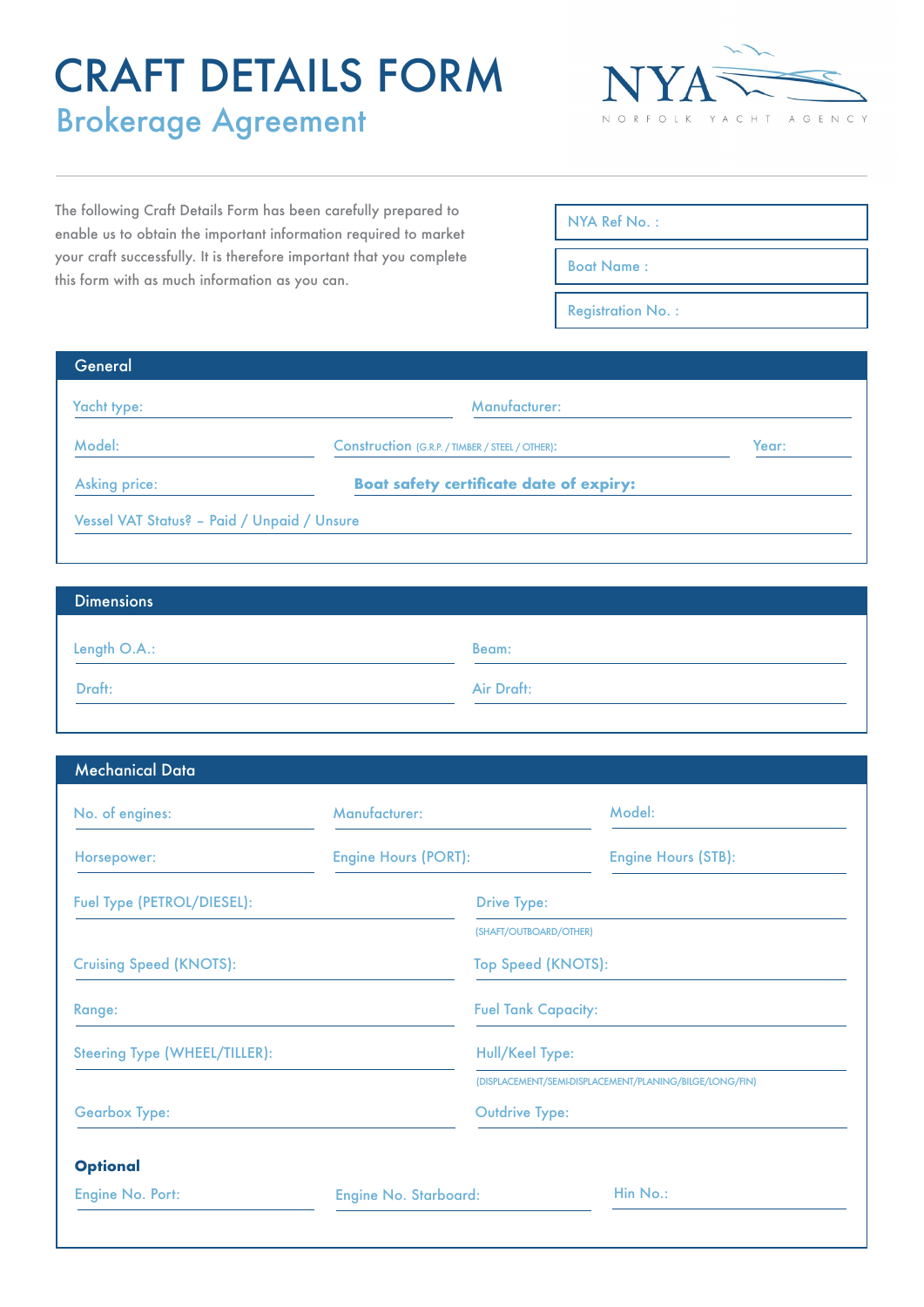## Mechanical Systems

(EG: BILGE PUMP (MANUAL OR AUTO), BILGE EXTRACTOR, BANKS OF BATTERIES, BATTERY CHARGER, SHORE POWER, GENERATORS, TRIM TABS, FUEL AND/OR WATER GAUGES, HYDRAULIC STEERING, POWER STEERING, ETC.)

# Maintenance History & Construction Notes

| Please complete in full      |                                                |
|------------------------------|------------------------------------------------|
|                              |                                                |
|                              |                                                |
|                              |                                                |
|                              |                                                |
|                              | Date of last survey:                           |
| Date of last engine service: | Date of last outdrive service (if applicable): |
| Date of last antifoul:       | Last wintered ashore:                          |

### Navigation Equipment

(EG: NAVIGATION LIGHT/SEARCHLIGHTS/RUDDER POSITION INDICATOR/COMPASS/ECHO SOUNDER/LOG/V.H.F./AUTOPILOT/RADAR/G.P.S./ SPEED LOG/CHART PLOTTER/NAVTEX/MAKE AND MODEL ETC)

### Deck Equipment

(EG: PULPIT/PUSHPIT/GUARDRAILS/ANCHOR WINCH/ANCHOR TYPE/MUDWEIGHT/BATHING PLATFORM/BOARDING LADDER/DAVITS/TENDER/ DODGERS/CANOPIES/COVERS/RADAR ARCH/FOLDING WINDSCREENS/DECK SHOWER/WINDSCREEN WIPERS/MASTS ETC.)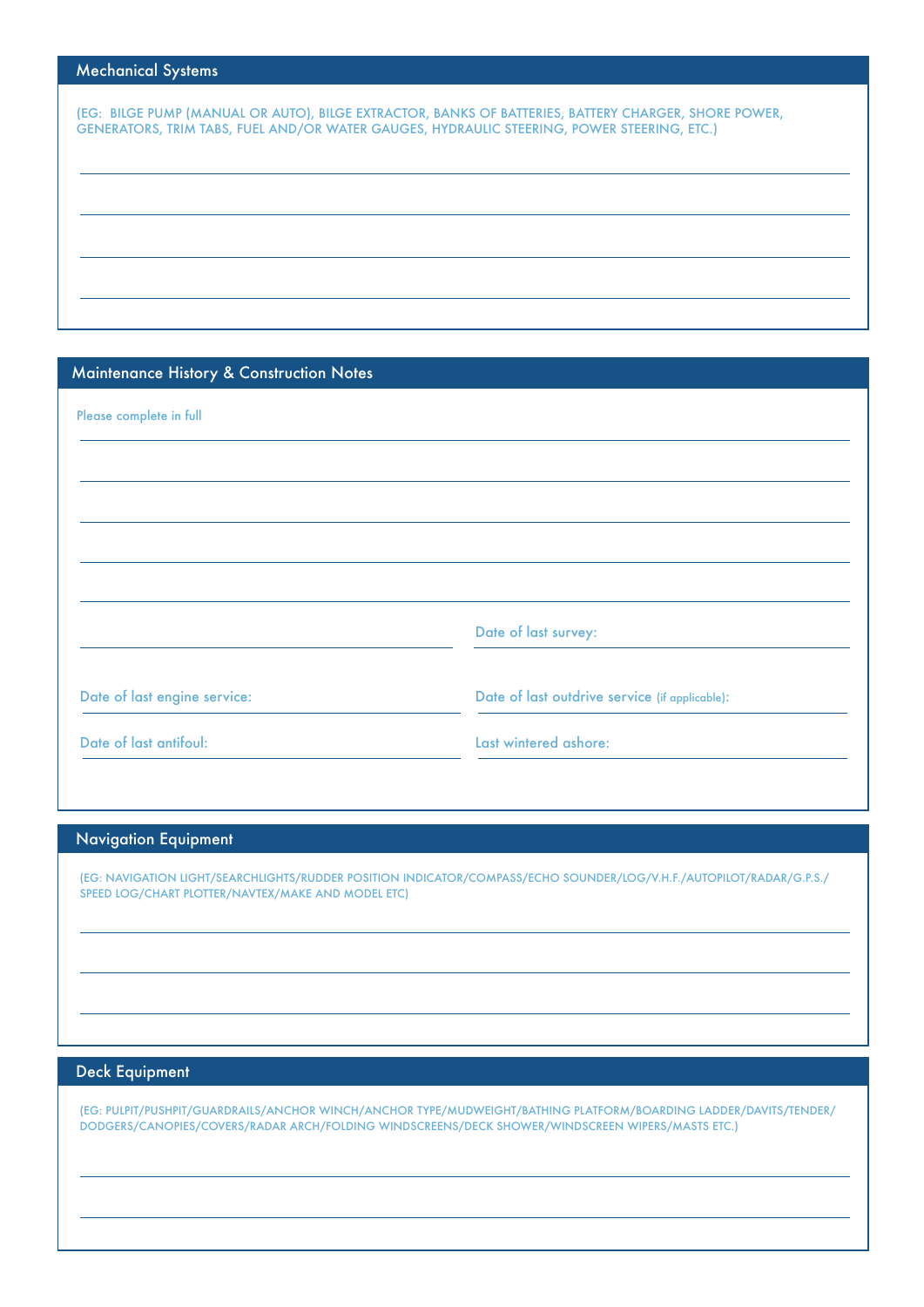| <b>Owners Comments</b>                                     |
|------------------------------------------------------------|
| (EG: HOW LONG OWNED/WHERE CRAFT HAS BEEN CRUISED AND KEPT) |
|                                                            |
|                                                            |
|                                                            |
|                                                            |
|                                                            |
|                                                            |

| Accommodation                                                                    |                           |                                                                                                          |
|----------------------------------------------------------------------------------|---------------------------|----------------------------------------------------------------------------------------------------------|
| No. of Berths:                                                                   | Air Con (YES/NO):         | No. of Heads (SEA/PUMPOUT/CHEMICAL):                                                                     |
| Holding Tank (YES/NO):                                                           | <b>Heating Type:</b>      |                                                                                                          |
| No. of Showers:                                                                  | <b>Water Heater type:</b> | <b>Fresh Water Capacity:</b>                                                                             |
| <b>Miscellaneous Equipment:</b><br>(EG: RADIO/CASSETTE/T.V./AERIAL/TRAILER ETC.) |                           |                                                                                                          |
|                                                                                  |                           |                                                                                                          |
| <b>Galley Equipment:</b>                                                         |                           | (EG: COOKER/OVEN AND GRILL/FRIDGE/MICROWAVE/HOT WATER HEATING SYSTEM/CROCKERY/CUTLERY/EXTRACTOR FAN ETC) |
|                                                                                  |                           |                                                                                                          |
|                                                                                  |                           |                                                                                                          |
|                                                                                  |                           |                                                                                                          |

| <b>Registration</b>                                              |         |     |              |
|------------------------------------------------------------------|---------|-----|--------------|
| Registration Details / No. : (BRITISH PART ONE/S.S.R./NONE)      |         |     |              |
| <b>Registration Expiry Date:</b>                                 |         |     |              |
| <b>Radio Call Sign:</b>                                          |         |     |              |
| Is the vessel under a finance agreement                          | Yes $($ | No( | Mortgage No: |
| If applicable give finance/mortgage company contact information: |         |     |              |
|                                                                  |         |     |              |
|                                                                  |         |     |              |
|                                                                  |         |     |              |